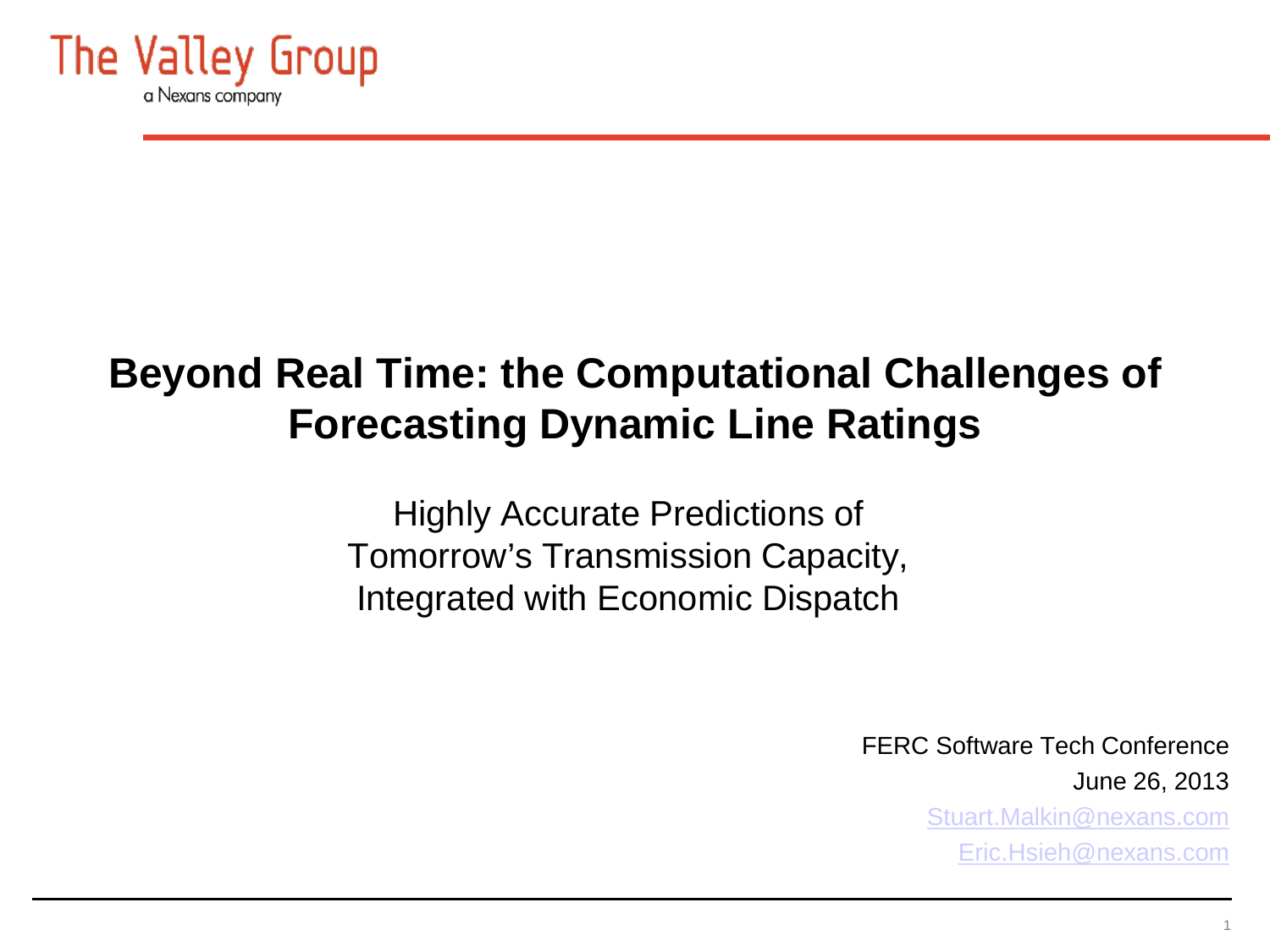

- Dynamic Line Rating (DLR) Concept Review
- Potential applicability of DLR Forecasts
- Case Study
	- o Input: geography, line complexity, weather, thresholds
	- o Output: binary and confidence
	- o Results: usability metrics
- Future market integration of DLR Forecasts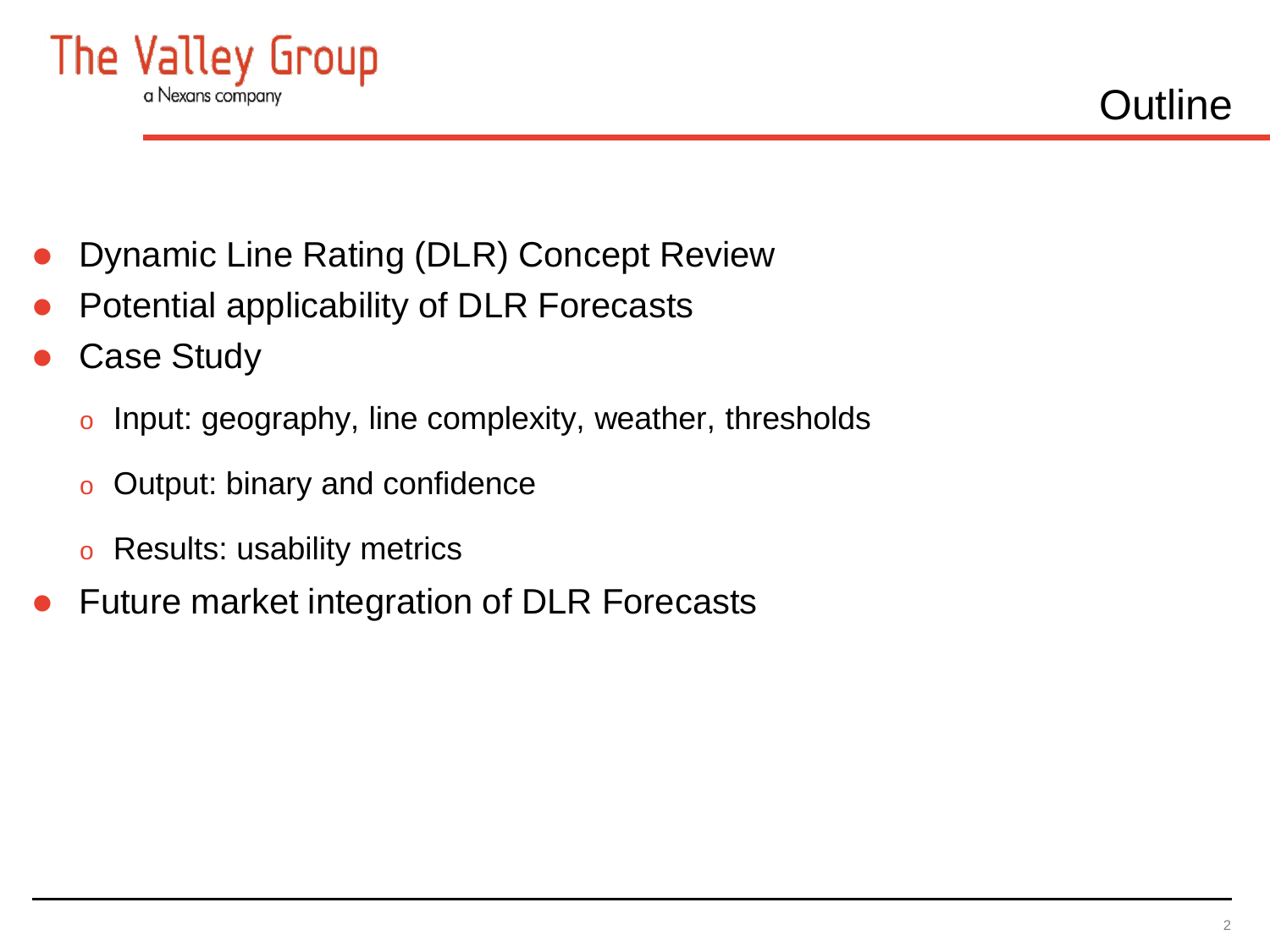

# Line Ratings Concept Review

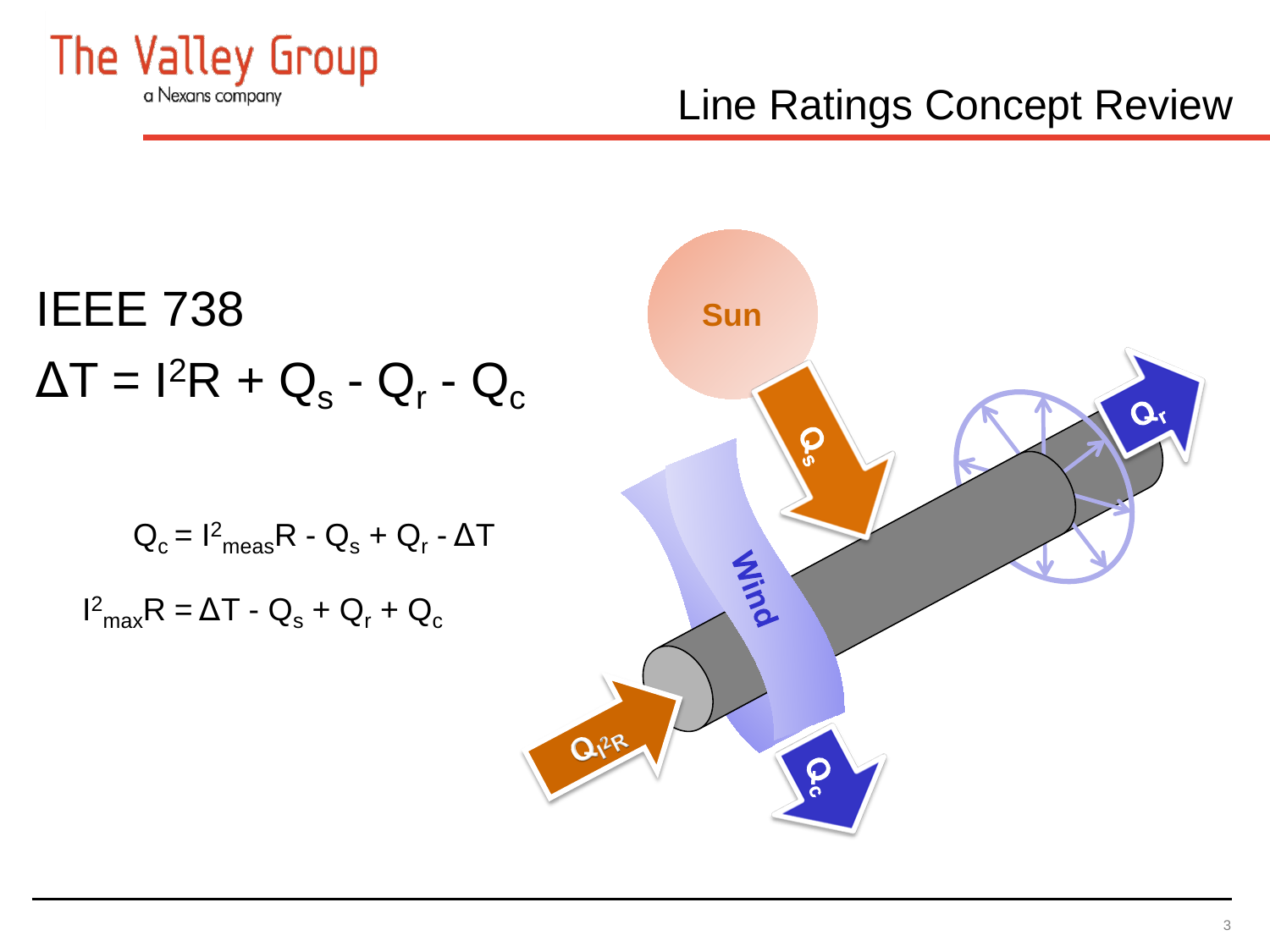

| <b>Parameters</b>                             | <b>Static Ratings</b>                                 | <b>Dynamic Ratings</b>                            |
|-----------------------------------------------|-------------------------------------------------------|---------------------------------------------------|
| <b>Solar and Ambient</b><br><b>Conditions</b> | <b>Assumed</b>                                        | <b>Measured</b>                                   |
| <b>Wind Speed</b>                             | Assumed                                               | Calculated                                        |
| <b>Tension</b>                                | <b>Assumed</b>                                        | <b>Measured</b>                                   |
| Sag or Clearance                              | Assumed                                               | Calculated                                        |
| <b>Maximum Rating</b>                         | <b>Artificially limited to</b><br>worst case scenario | <b>Calculated based on</b><br>measured conditions |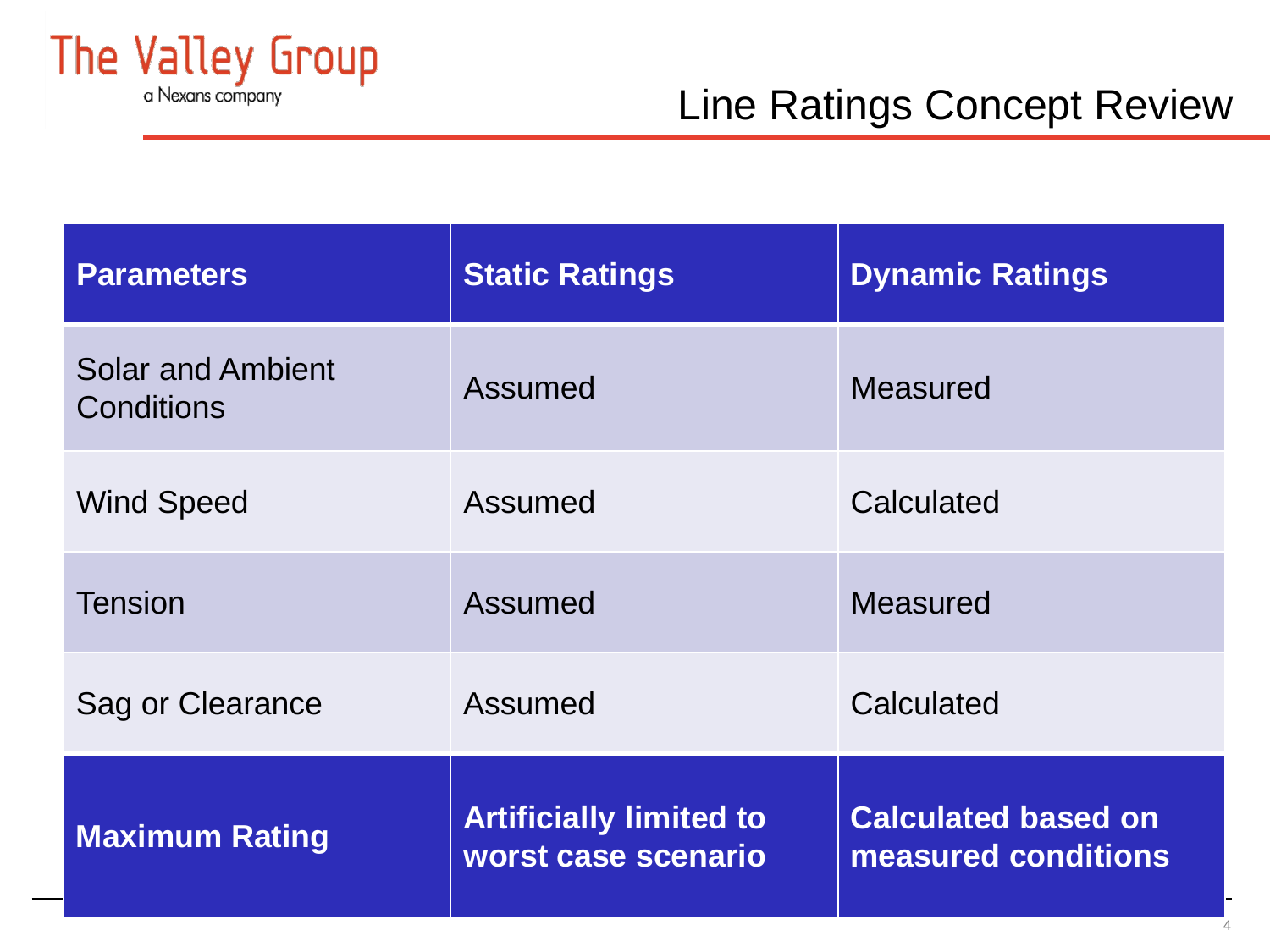

# Application of Forecasted DLR

- DLR Applications
	- o KCPL: reduced redispatch on the LaCygne-Stilwell Flowgate
	- Oncor/ERCOT: \$1.46m in single-day congestion savings with 10% incremental capacity on 6 lines
	- o Europe: Ice detection
	- o Pacificorp: Improve wind deliverability
- Additional Applications with Forecasted DLR
	- o Avoid unnecessary or uneconomic dispatch
	- o Reduce day ahead congestion and LMPs
- Both
	- o Postpone transmission upgrades
	- o Bridge between initial capacity need and construction completion
	- o Facilitate transmission maintenance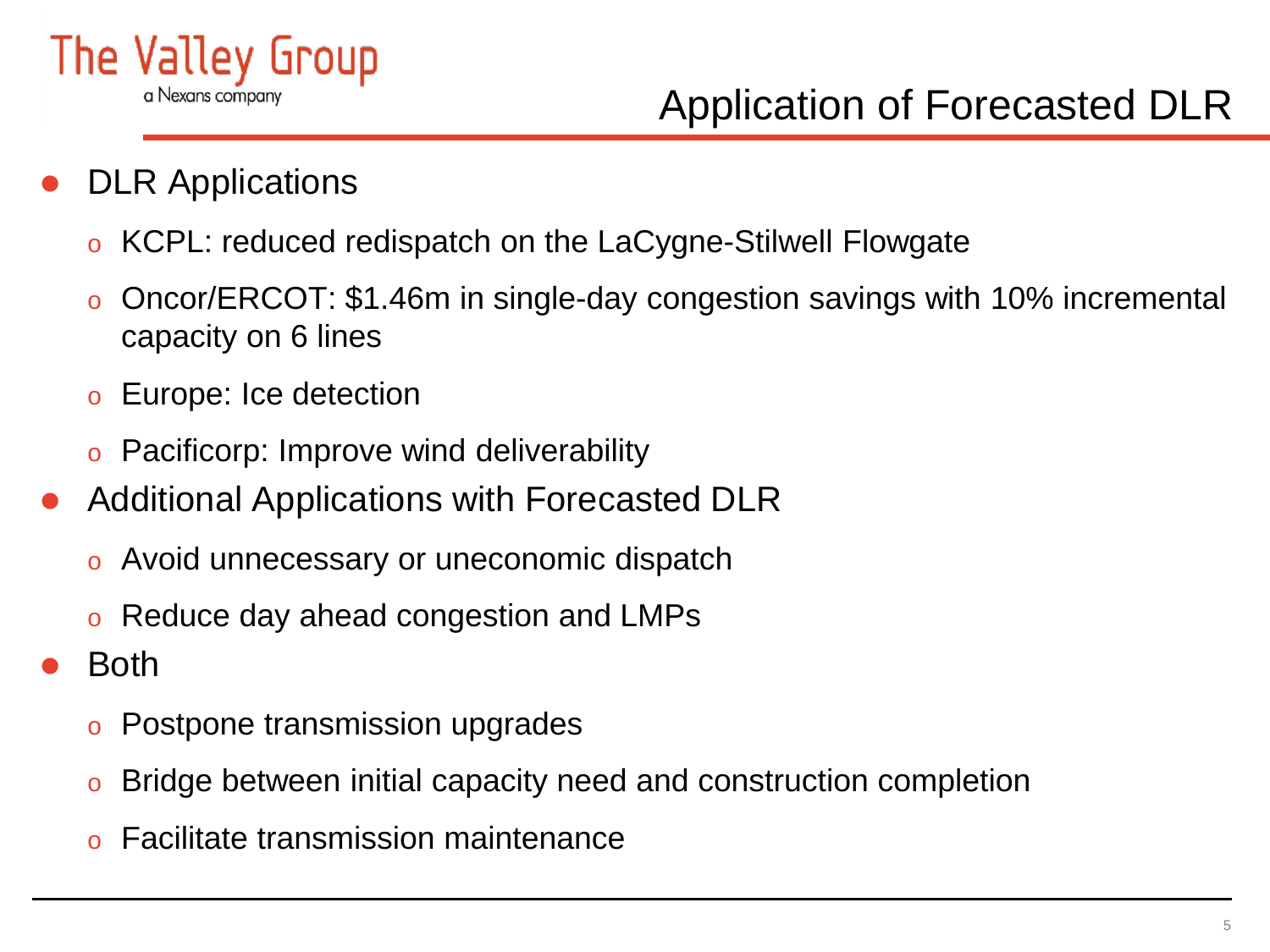The Valley Group a Nexans company Challenges and Results from Forecast DLR Pilot

- Provide high accuracy and operationally useful predictions
	- o Low Error of 2-3%
	- o High Usability of 97-98%
	- Configurable Thresholds and Confidence Levels
	- o Integrates with EMS
- Provide timely predictions for markets and operations
	- o For day ahead and day of operations
	- o For day ahead and day of markets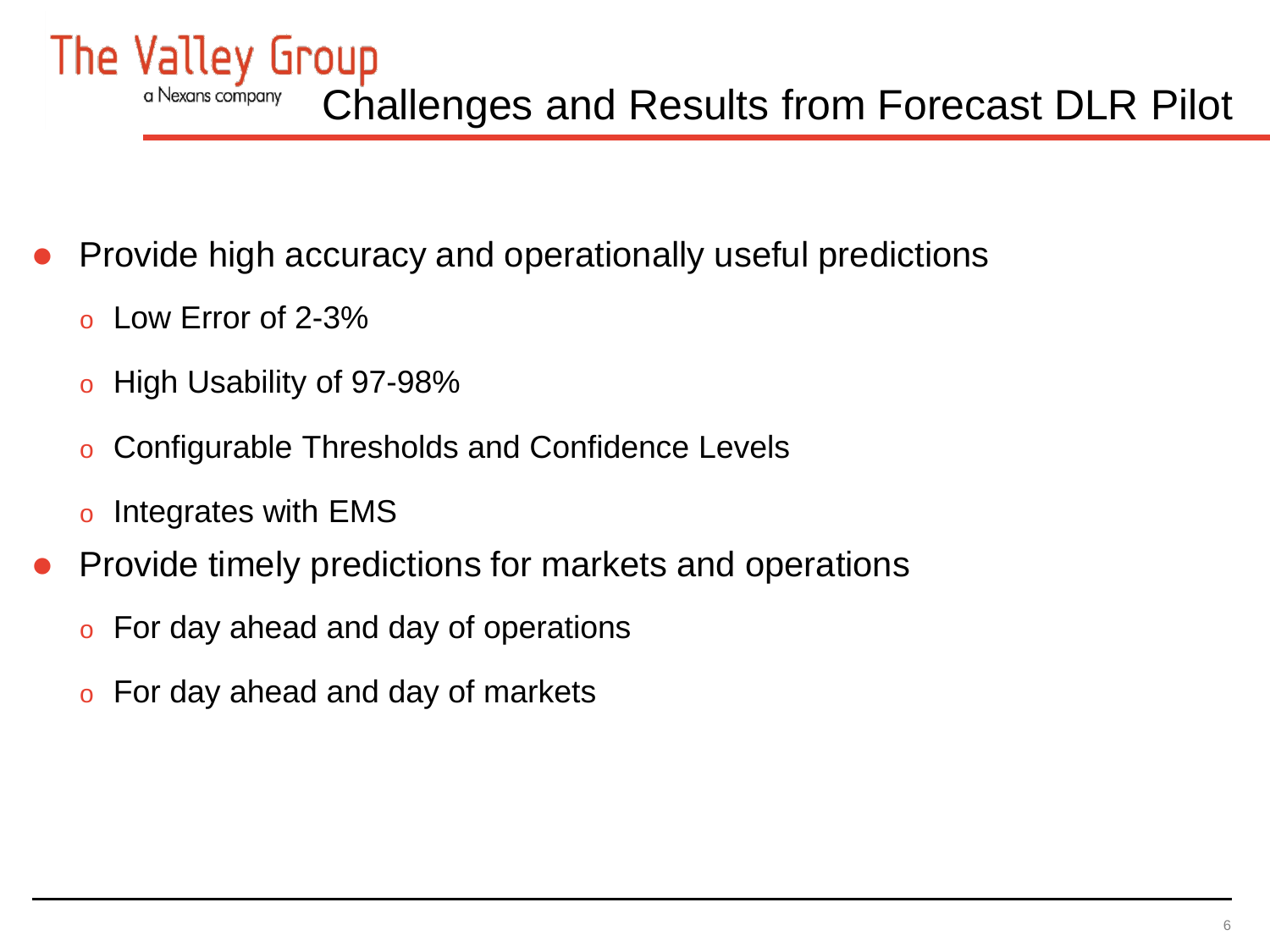

# Result: Successful Day-of DLR Predictions

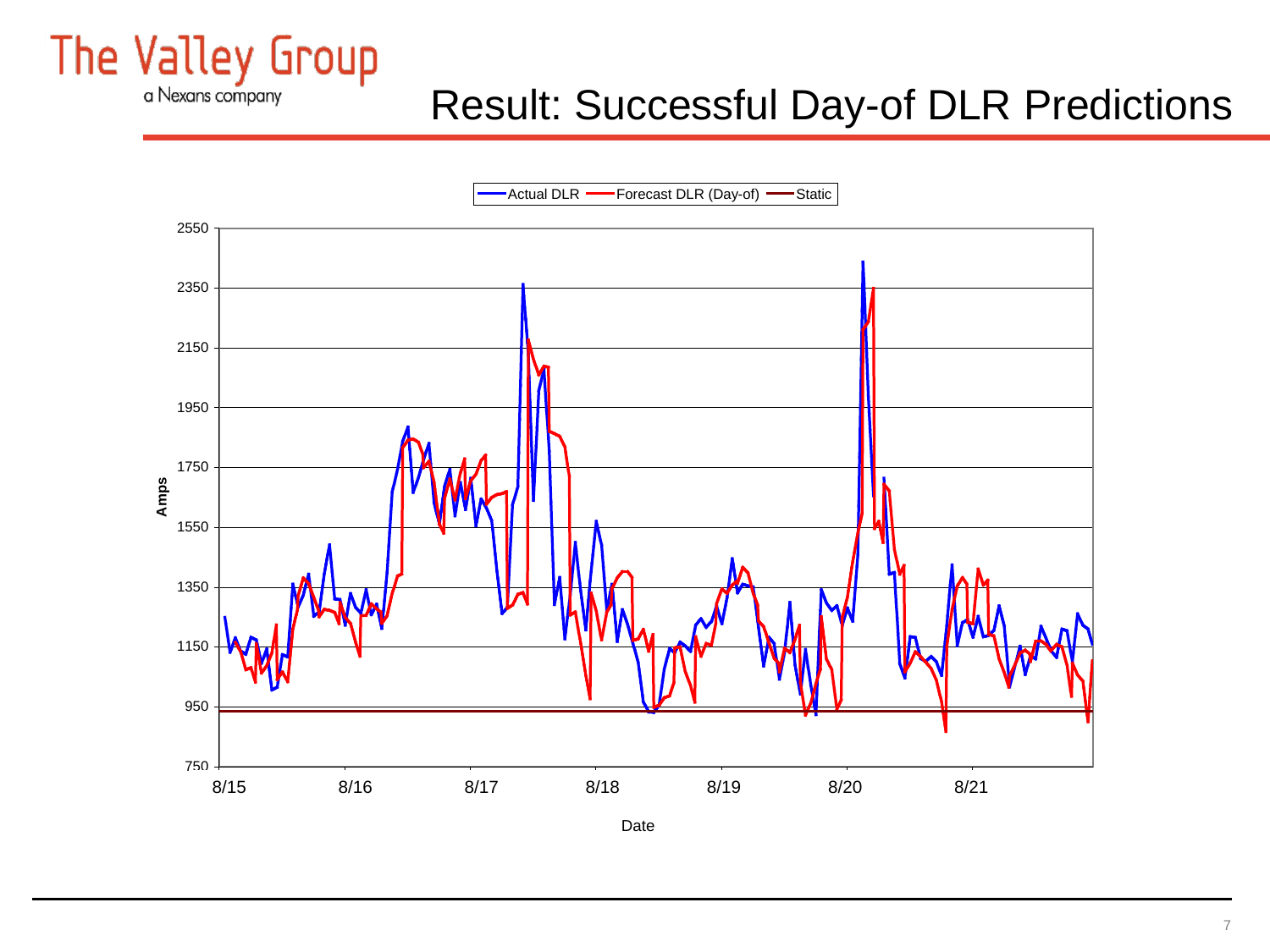

# Pilot Project



- Southeast France
- 225 kV line
- Multi-Week Study
- Multiple forecast algorithms tested

# Réseau de transport d'électricité

As part of its public-service duties, RTE provides its support to prototype operations whose appropriateness cannot be determined until they have been used under real conditions on the ground.

An innovation could allow units within the electrical system to overcome Imap limits (maximum permissible current under steady-state operating conditions), which are strict limits that guide the daily actions of the dispatchers. This involves a system of real-time monitoring that the teams from the South-East Electrical System have been using for non-operational tests on the 225 kV Rognac-Roquerousse line since last summer.

It is an ongoing measurement of the mechanical tension of the conductor which, from calculations concerning the deflection and the weather conditions, is translated into an available transit capacity. In other words, the Imap would no longer be established according to probabilistic calculations, but by taking into account the real distance of the cable from the ground.

The success of these tests could lead to changes in the regulations relative to the control of the network.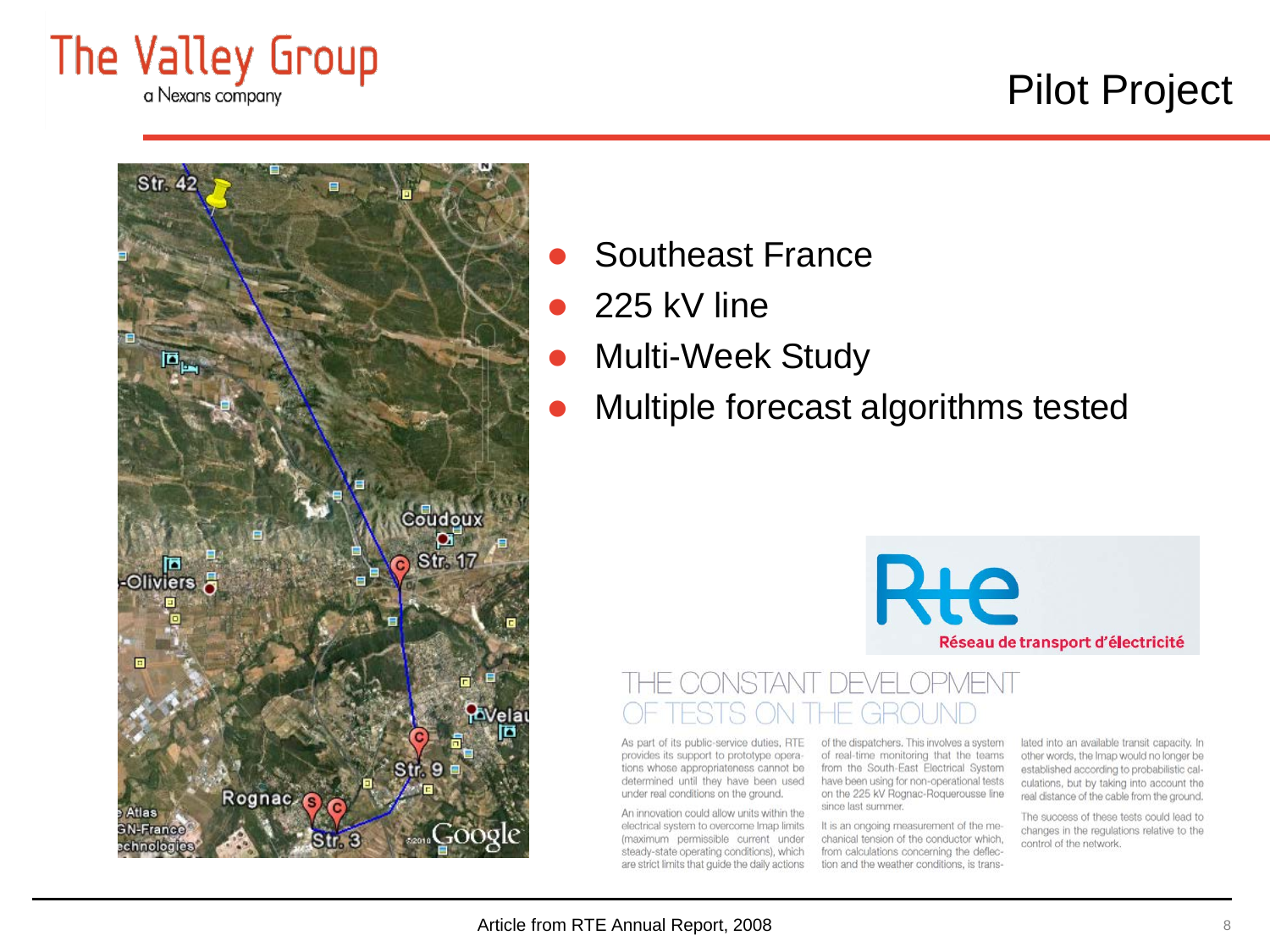

#### Forecasting Methodology and Inputs



•Green (Sec 3 and 4) shows sections with simple line geometry—Straight with many spans

•Red (Sec 1 and 2) shows sections with complex line geometry. Sec 1 has only 3 spans. Sec 2 has a kink in it and only has 6 spans

•Yellow circle shows where line crosses somewhat abrupt elevation change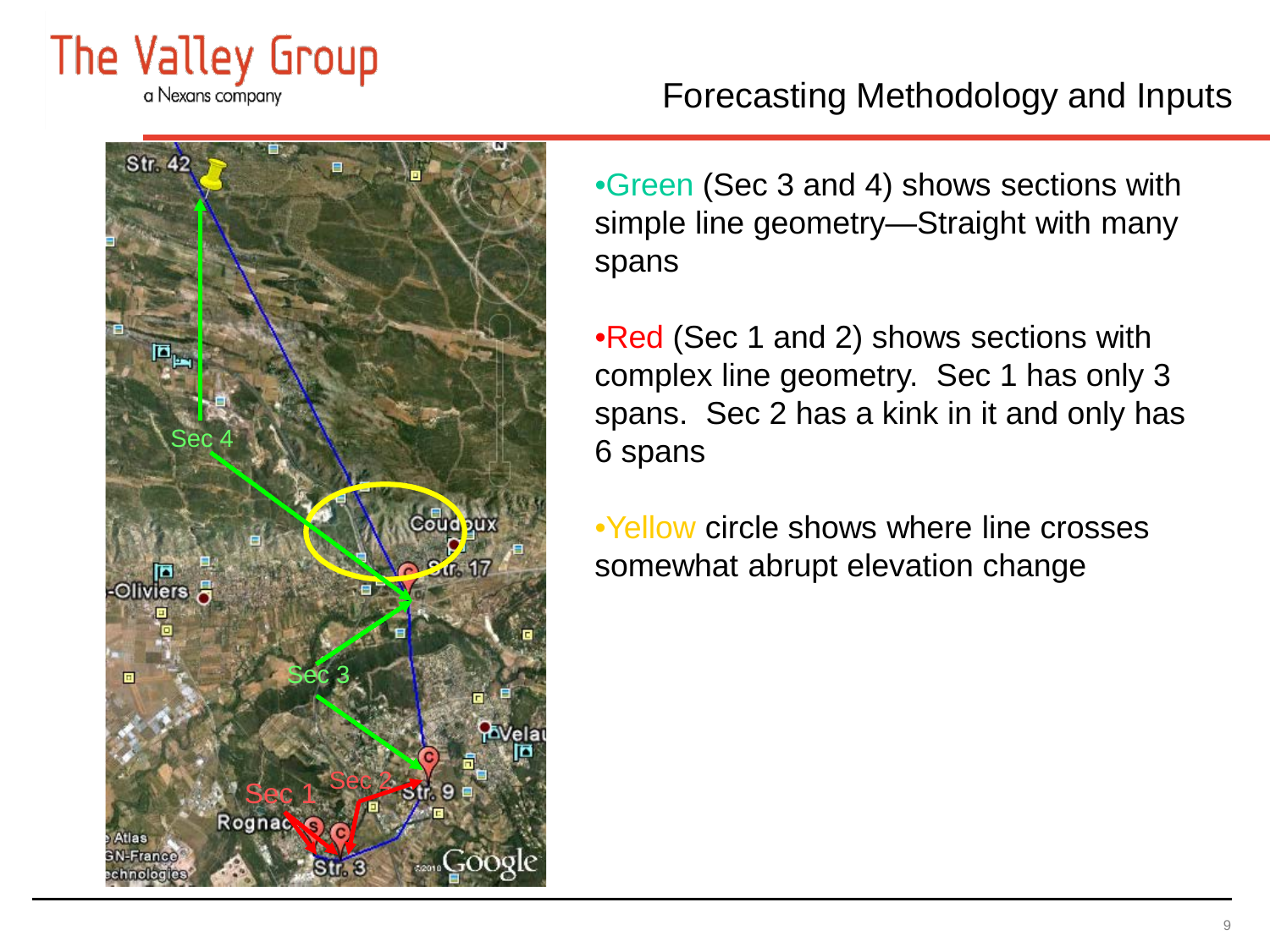

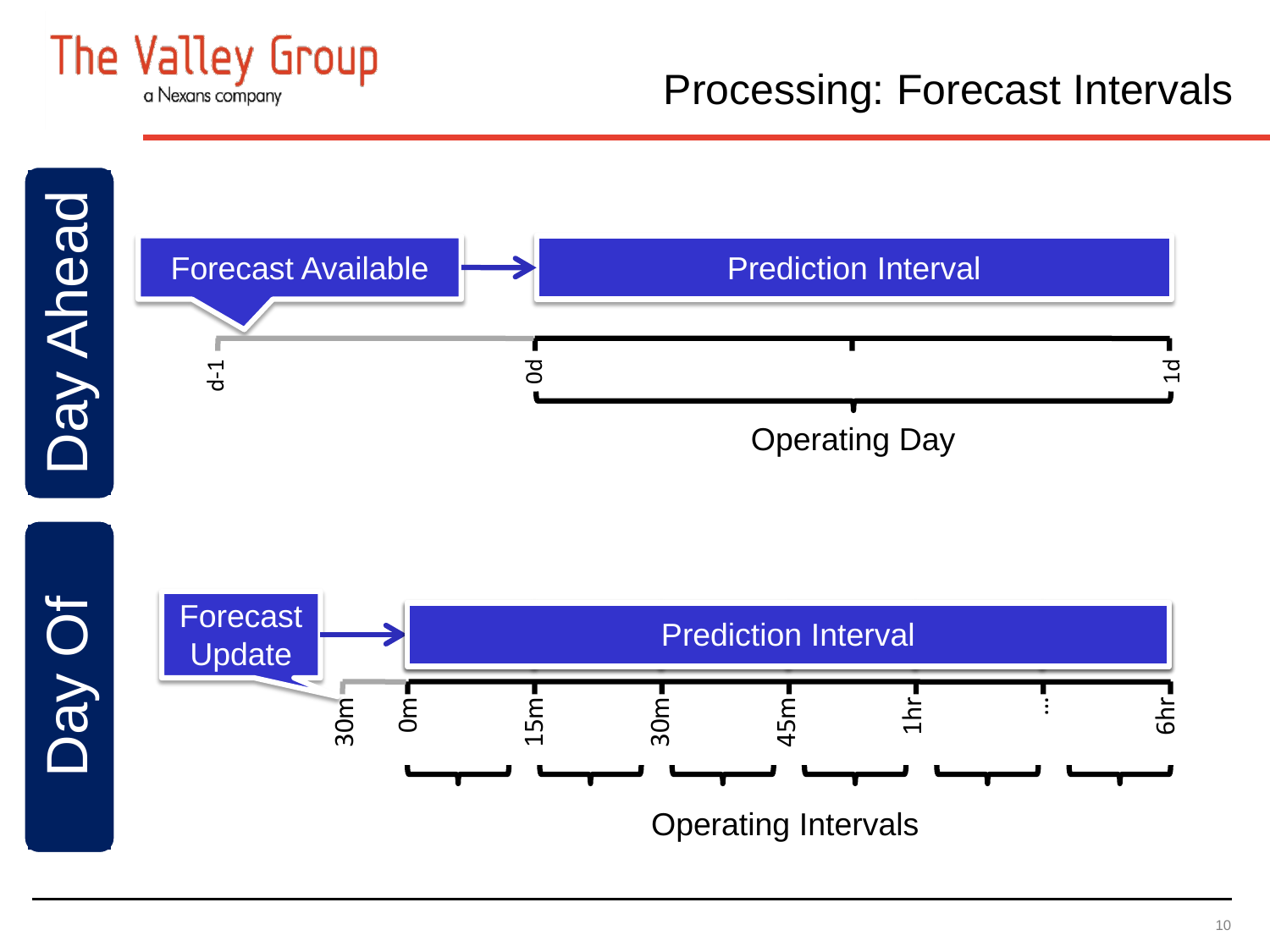

- Computationally efficient way to use forecasts.
- One method called the 'Binary Rating Forecast' provides a 'go' or 'no go' decision on future capacity based on a set threshold.
- A threshold is a level set above static by the utility, operator, or ISO.
- The 'Binary Rating Forecast' is a time series of binary outputs showing when increased capacity above threshold is being predicted.

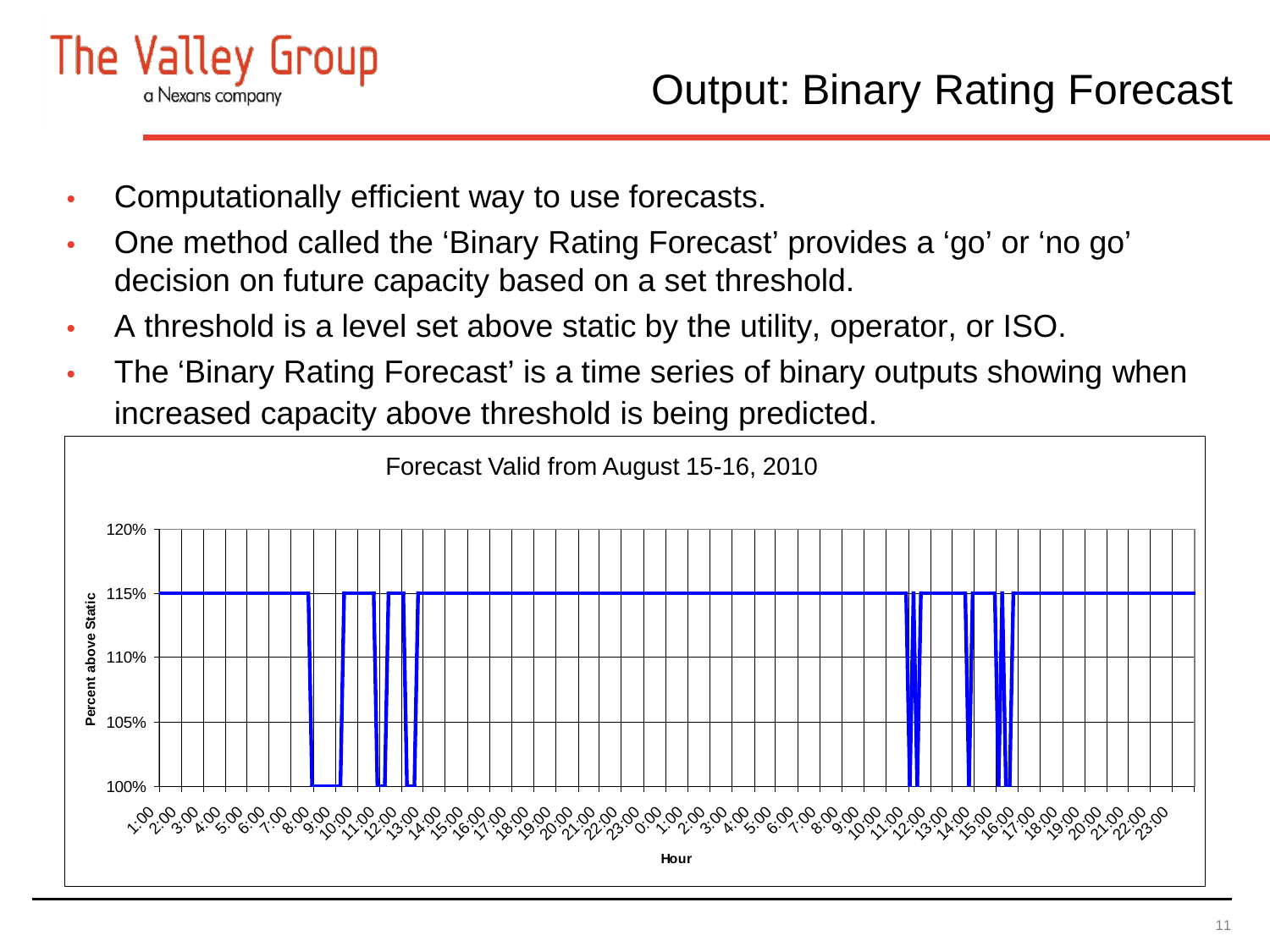

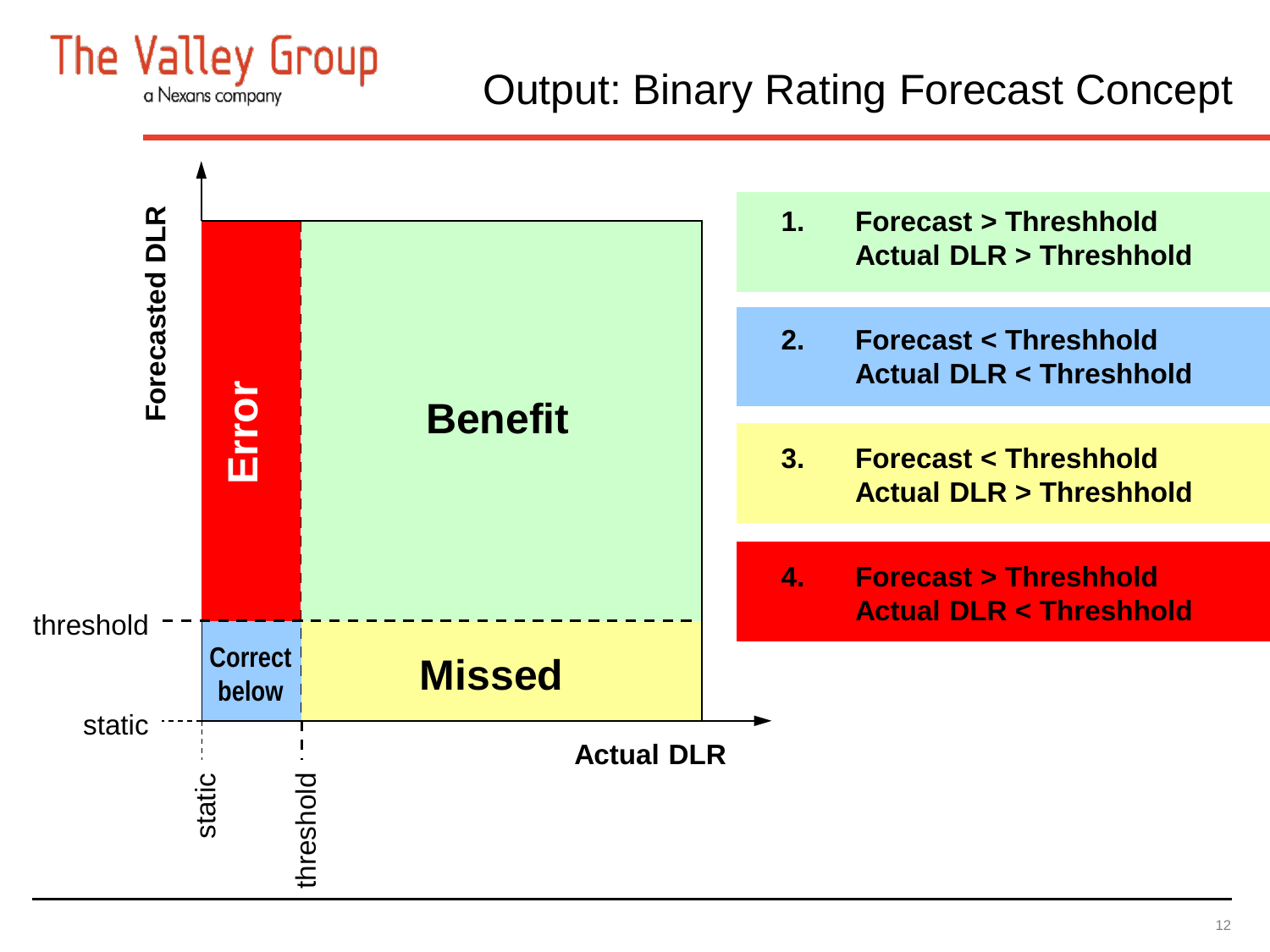

Results: Usability Day Ahead Forecast 15% above Static

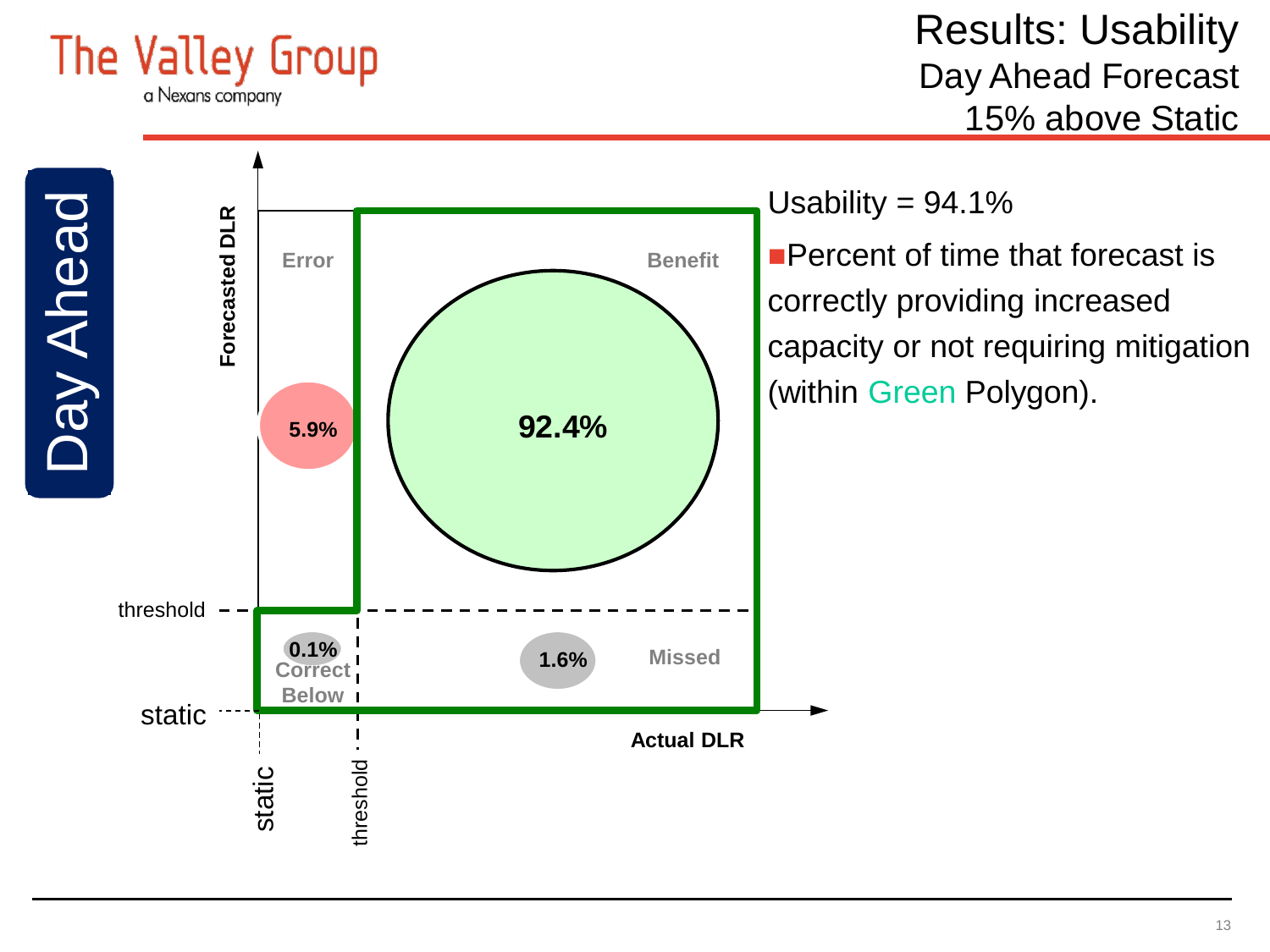

Results: Usability Day of Forecast 15% above Static

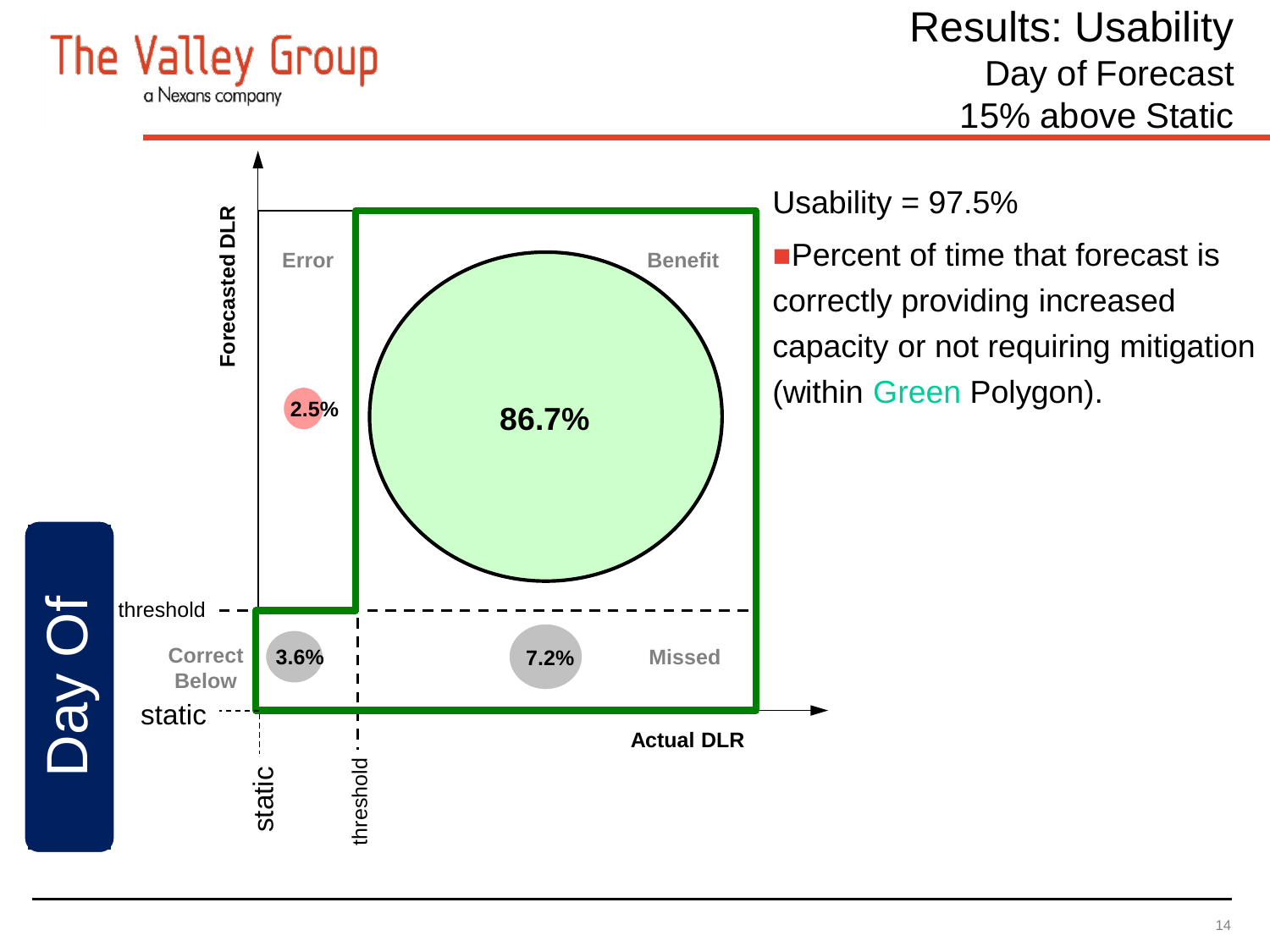

Results: Usability Day Ahead Forecast 30% above Static

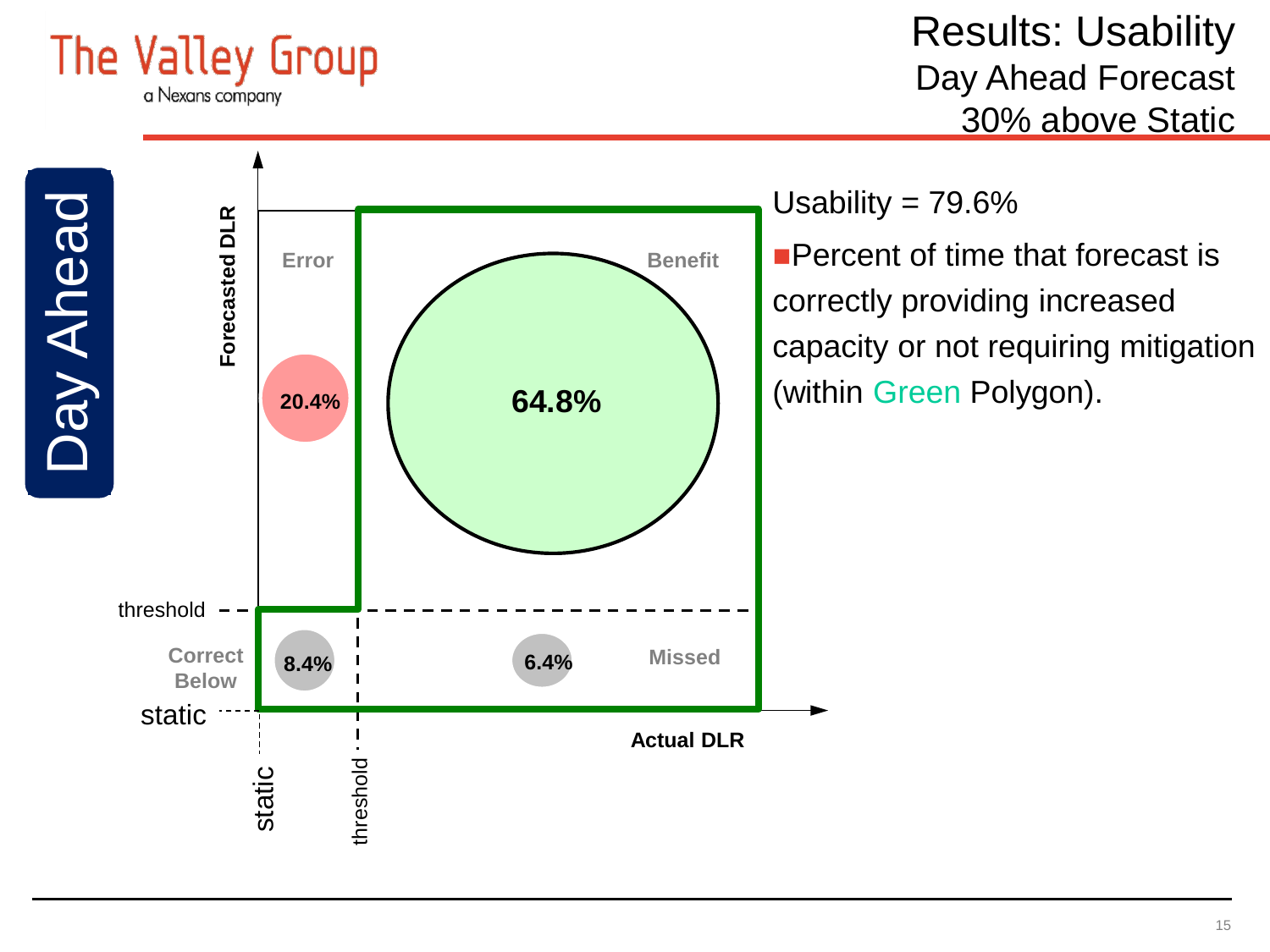

### Forecasting Benefit 24 Hour Forecast + 4 hour short-term 30% above Static

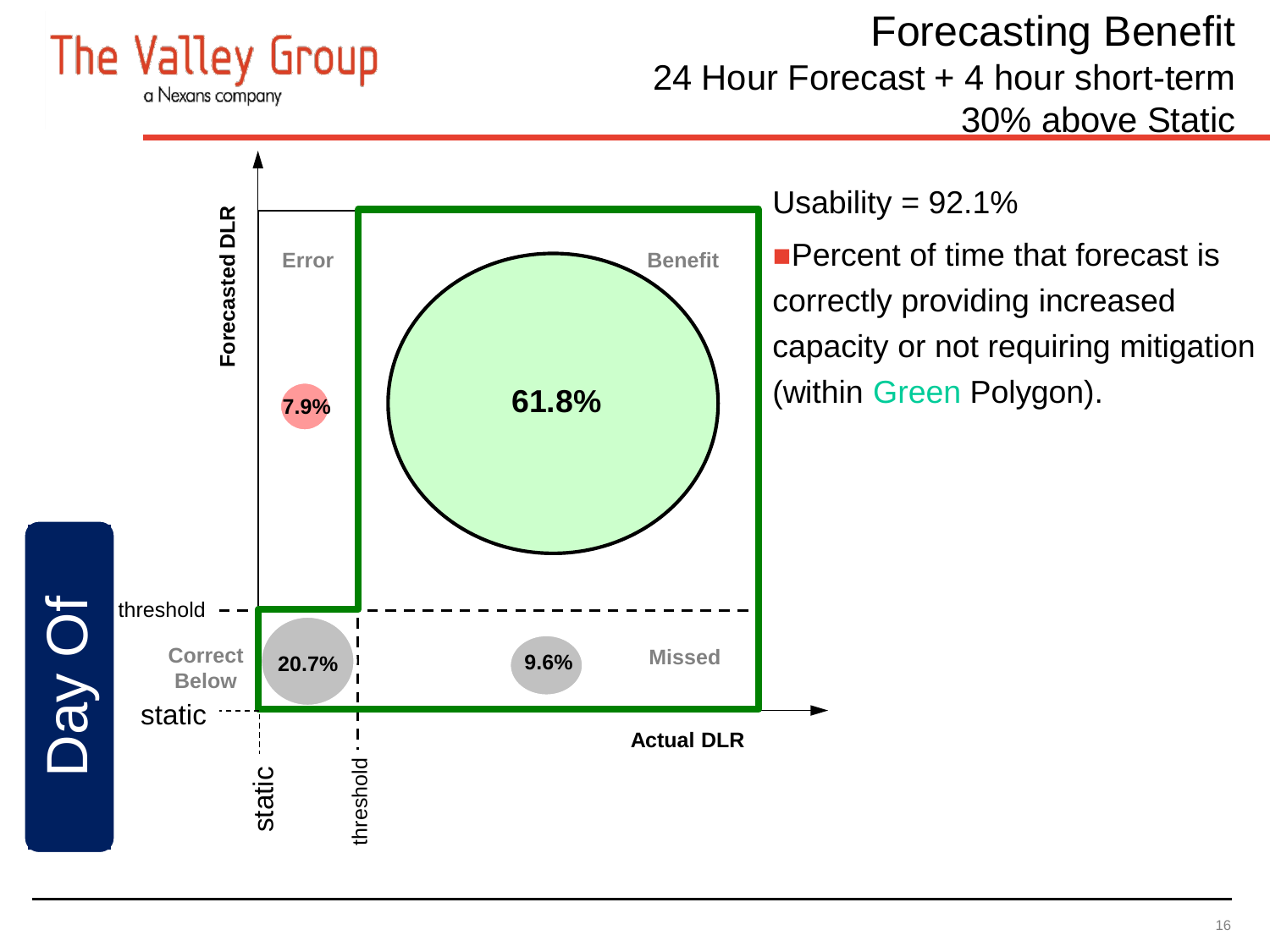### The Valley Group Result: Ratings Based on Confidence Level



a Nexans company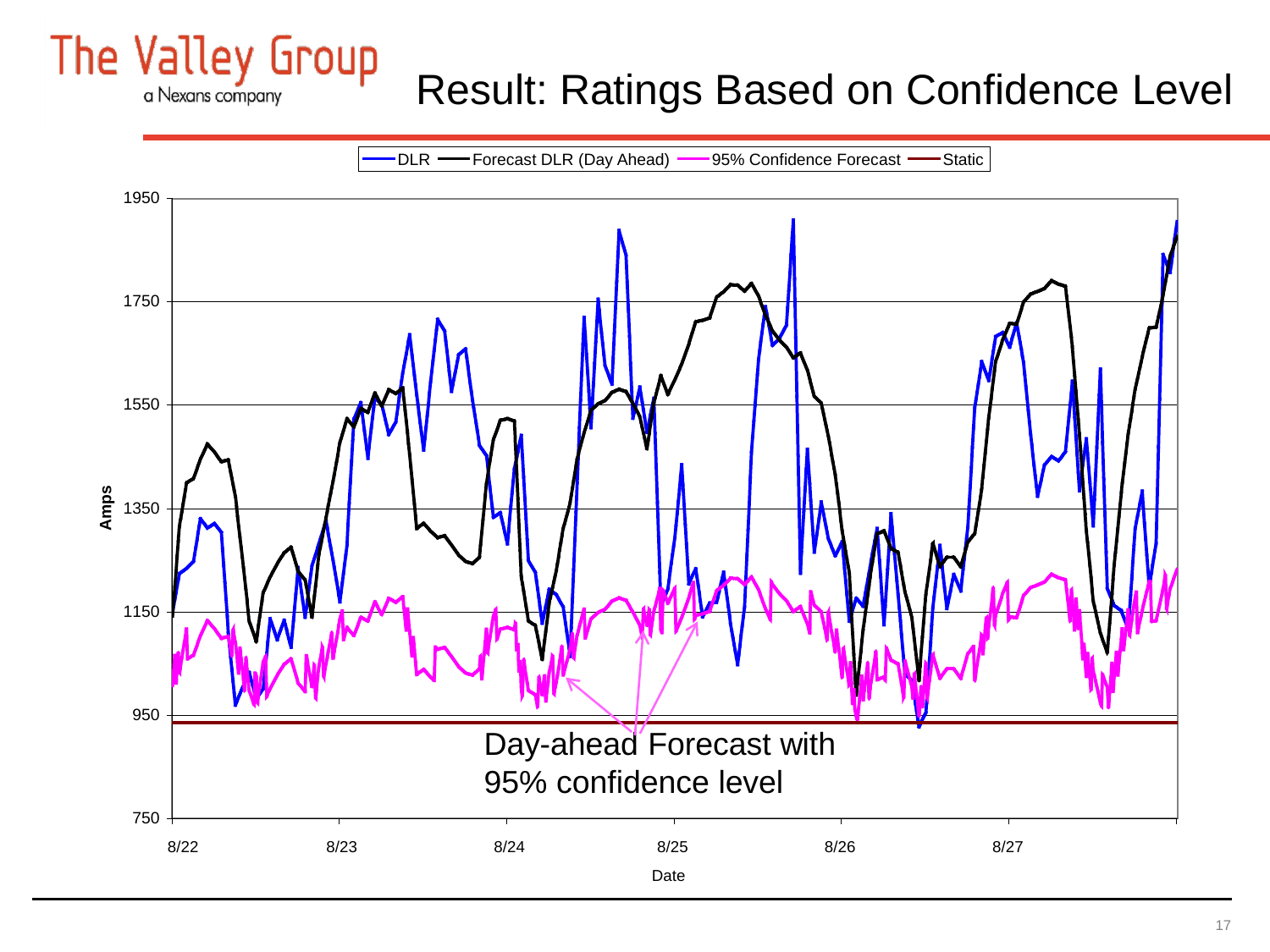Market Integration: Planning and Usability

#### **Generator Equivalent Availability Factor by Fuel and Size**

The Valley Group

a Nexans company

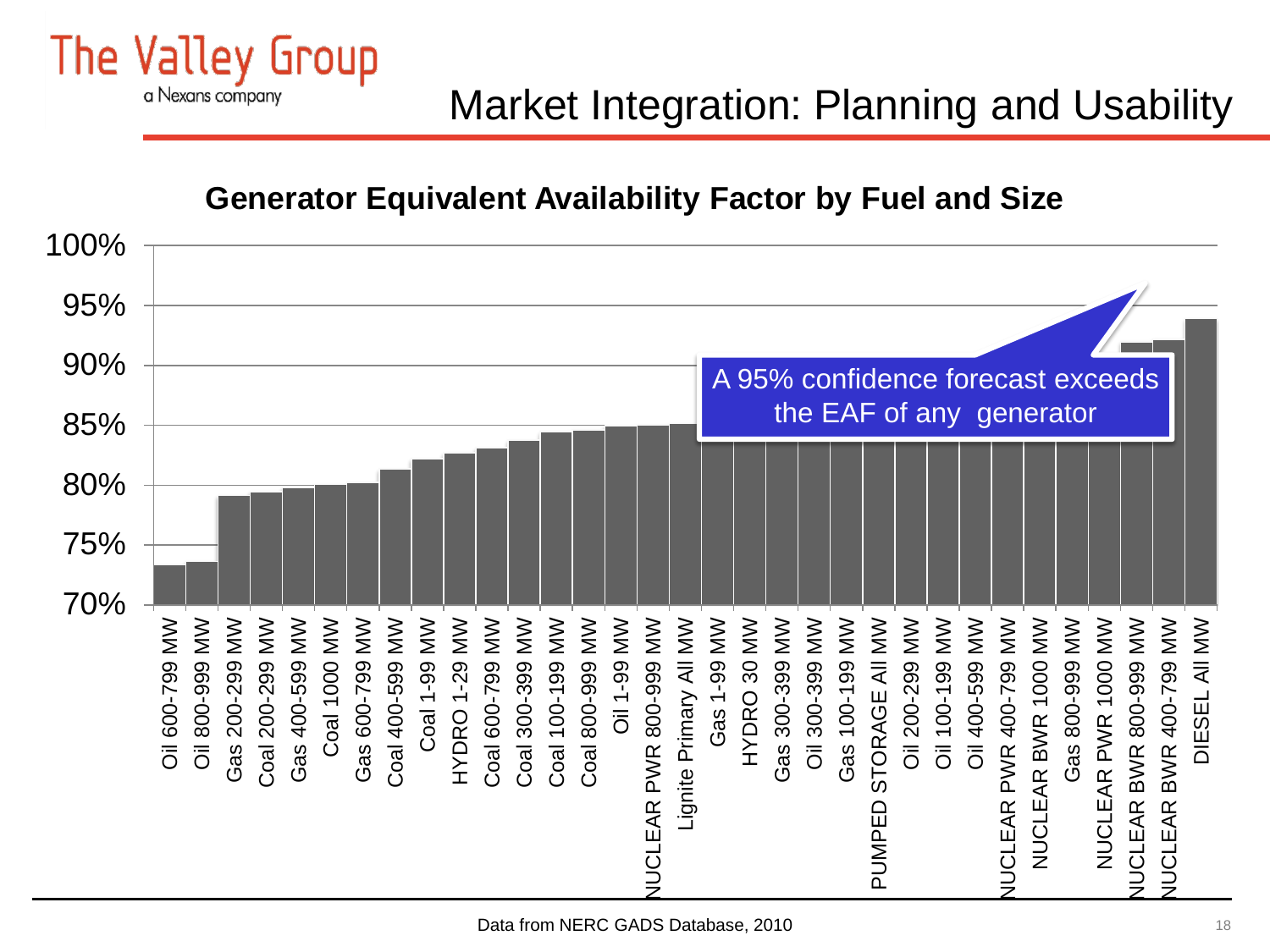

# Market Integration: Day Ahead



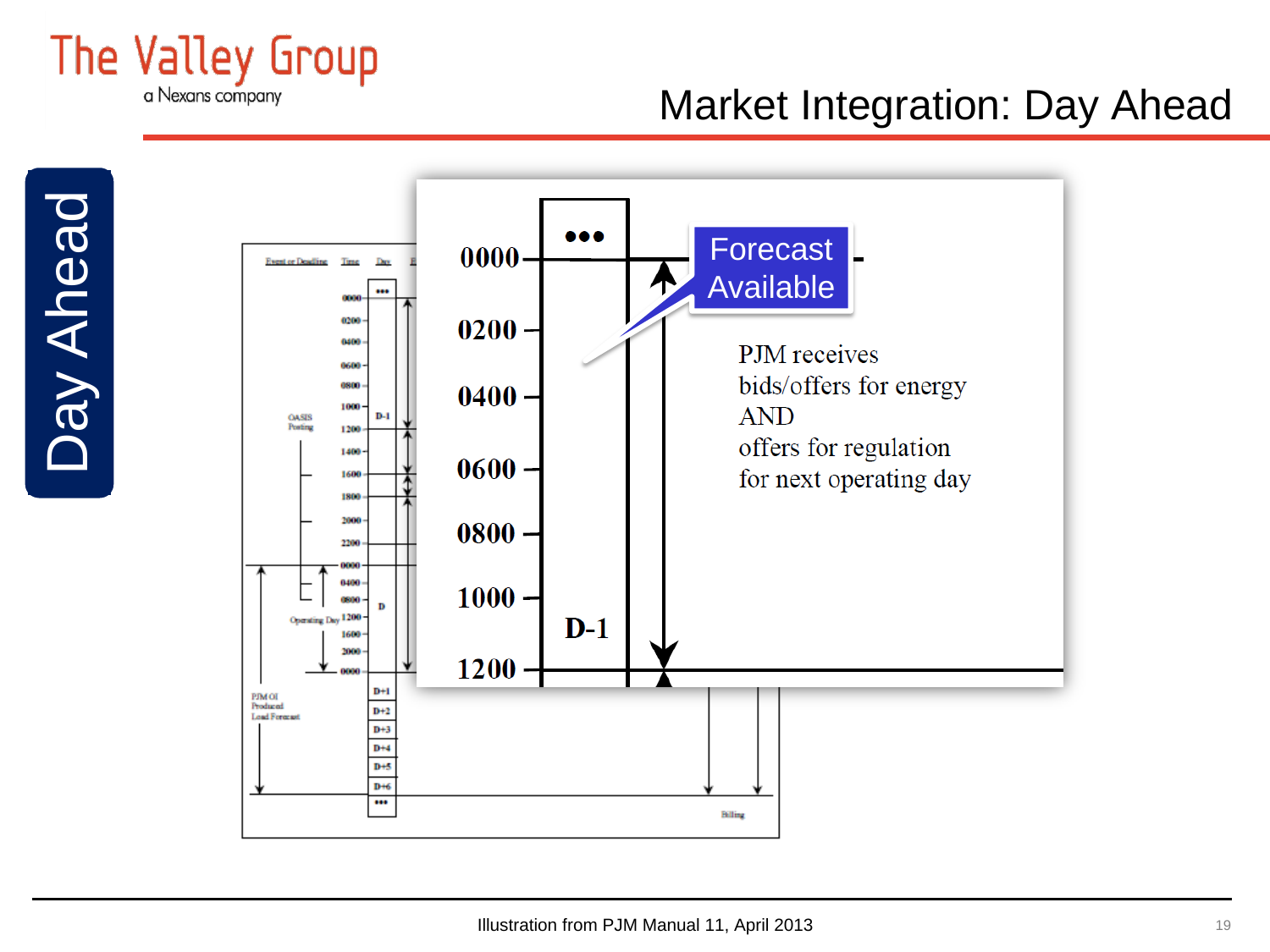

Day Of

# Market Integration: Day Ahead



Illustration from PJM Manual 11, April 2013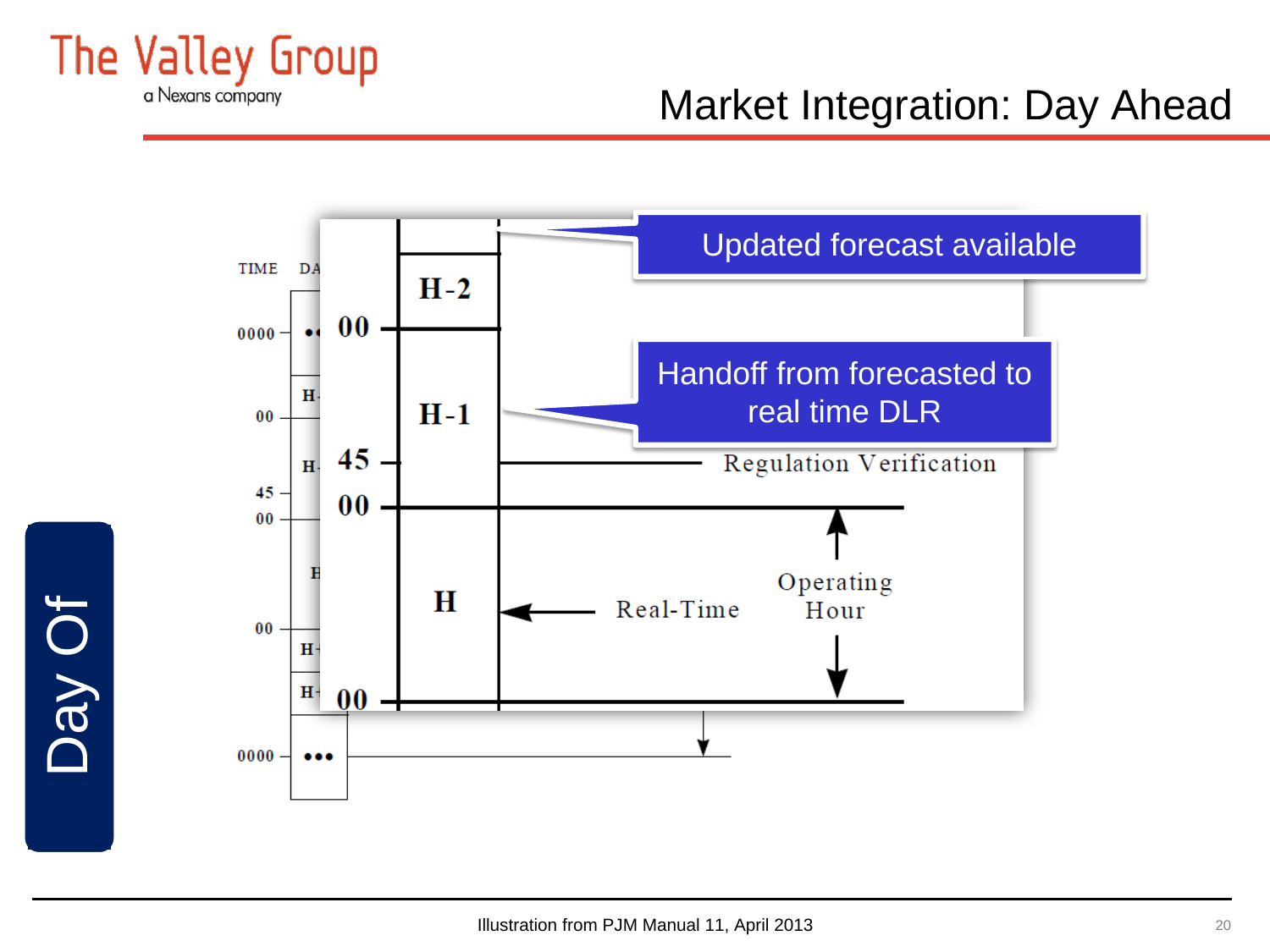

- Inter-temporal integration of DLR through forecasts
	- o Low Error of 2-3%
	- o High Usability of 97-98%
	- Confidence Level configurable
	- o Integrates with EMS
- DLR: software and sensors that improves market efficiency
	- Derive economic value from otherwise unused transmission
	- o Requires integration from sensor to SCADA for maximum benefit
	- o Forecasting provides additional flexibility